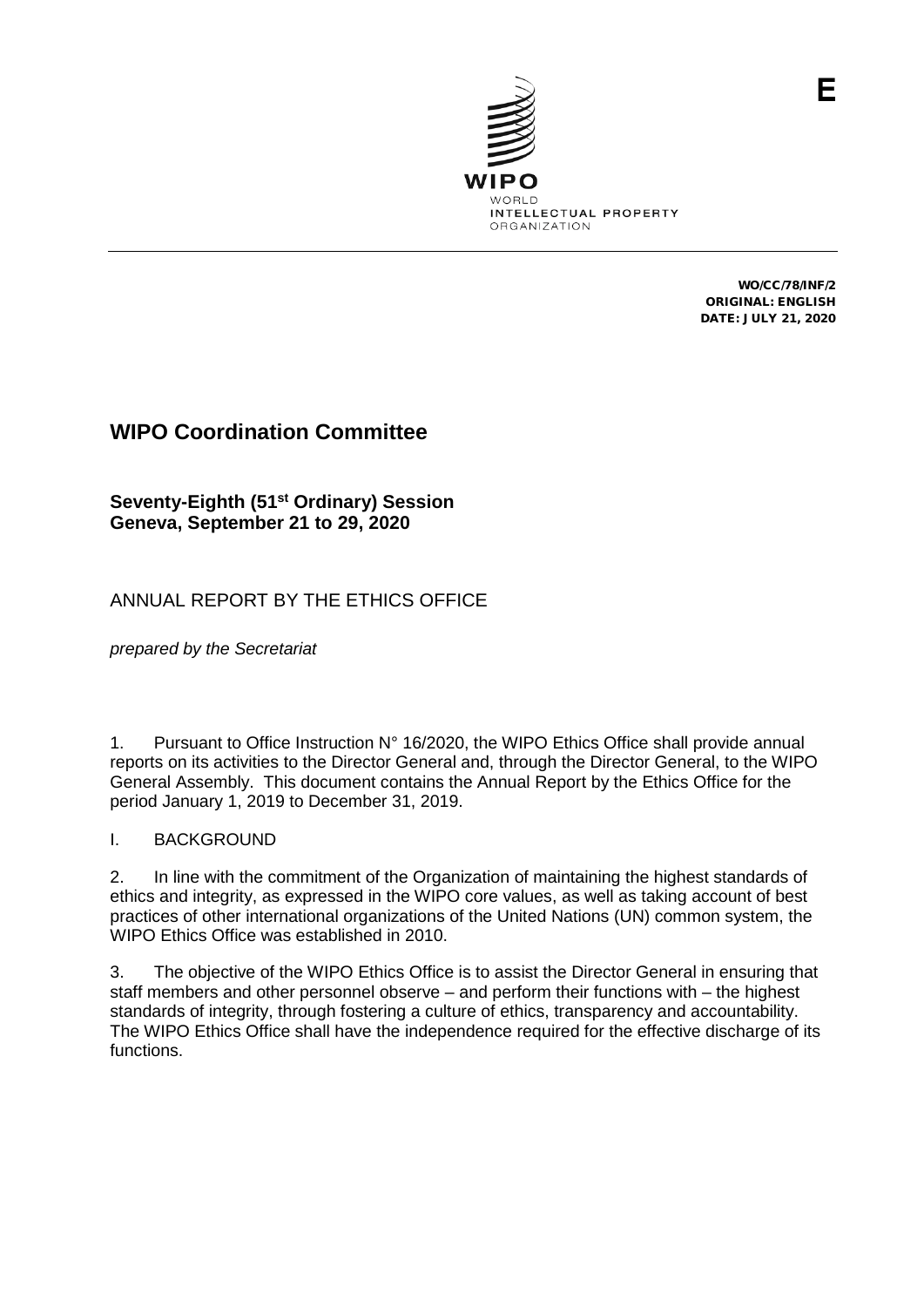4. The main responsibilities of the WIPO Ethics Office are<sup>[1](#page-1-0)</sup>:

(a) Ensuring the design, development and implementation of effective WIPO ethics strategies, programs and policies to enhance integrity, compliance with ethics rules, and the ethical conduct of the Organization's business;

(b) Providing confidential advice and guidance to staff and other personnel on ethical issues;

(c) Providing other authoritative advice, as well as leadership, to support the correct interpretation of, and compliance with, ethics rules and related strategies, programs and policies;

(d) Providing input when consulted on policy issues where its expertise, views and experience may be useful;

(e) Administering the Organization's financial disclosure and declaration of interests policy and related programs;

(f) Undertaking the responsibilities assigned to it under the policy to protect against retaliation for reporting misconduct and for cooperating with duly authorized audits or investigations;

(g) Developing standards, training and education on ethics issues and, in cooperation with the Human Resources Management Department (HRMD) and other offices as appropriate, ensuring regular ethics training for all staff members, and other personnel as appropriate;

(h) Providing standard-setting and policy support in respect of the development and interpretation of ethics related policies;

(i) Developing internal and external partnerships, and participating in and contributing to activities of relevant ethics networks from multilateral organizations, in order to maintain required skills, and adapt best practices on raising ethics awareness, promoting ethical conduct and complying with ethics rules, for the Organization;

(j) Ensuring accountability in the management of assigned WIPO resources (financial, human and material); and

(k) Performing such other functions as the Director General considers appropriate for the Office.

5. The WIPO Ethics Office is headed by a Chief Ethics Officer, who enjoys functional and operational independence from Management in the conduct of her duties.

- 6. The main activities of the Office concern:
	- awareness raising and training of staff;
	- − providing confidential advice to staff members;
	- − standard-setting and policy development; and

<span id="page-1-0"></span> <sup>1</sup> Office Instruction N° 16/2020, WIPO Ethics Office (which supersedes Office Instruction No. 25/2010, June 9, 2010).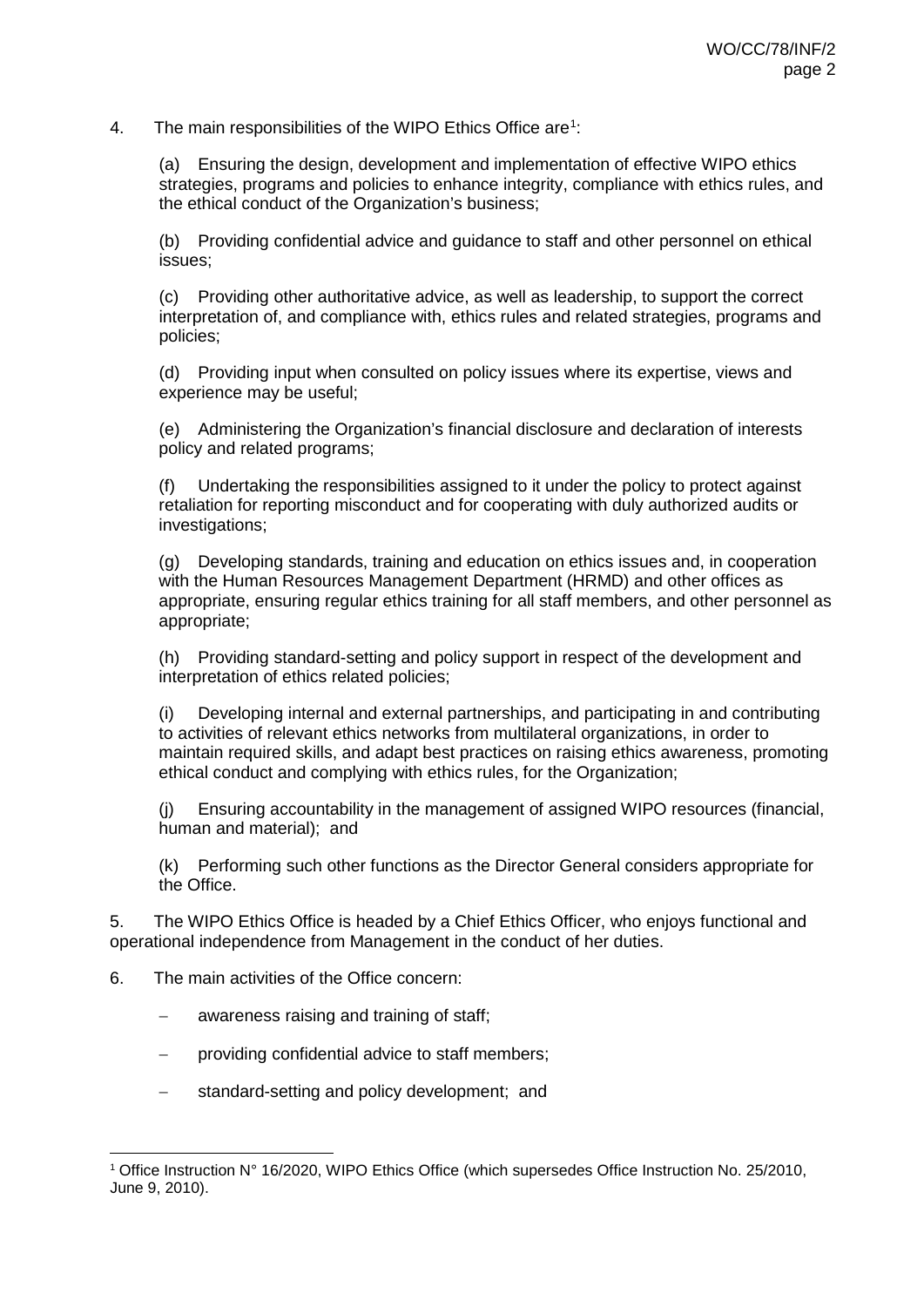implementation of policies assigned to the Ethics Office.

#### II. AWARENESS RAISING AND TRAINING

7. Awareness raising and training activities are, in general, tailored to the Organization's values and policies on ethical conduct, and are in line with good training practices and commonly recognized ethical principles. Specifically, the activities aim to:

- enhance the culture of ethics:
- raise awareness across the Organization about principles, policies, tools and considerations relating to ethical behavior at WIPO;
- increase trust among colleagues and managers, and trust in the Organization;
- promote accountability in decision-making; and
- − strengthen ethical leadership at all levels (especially so-called "top" and "middle" level management)<sup>[2](#page-2-0)</sup>.
- 8. The desired outcomes of awareness raising and training are to:
	- ensure a common understanding of the meaning of "ethics and integrity" in a professional setting, and of the importance of ethical conduct for the reputation of the Organization;
	- ensure that all staff remain aware of WIPO's core values of independence, loyalty, impartiality, integrity, accountability, and respect for human rights; as well as of the ethics principles in WIPO relevant to conflicts of interest, abuse of authority, commitment to a respectful working environment, gifts, honors, favors, other benefits, resources of the organization, confidentiality of information, and post-employment;
	- promote a consistent message on ethics and expected standards of conduct in WIPO; and
	- improve understanding of mechanisms that are in place to support personnel.

9. Since the launch of the WIPO ethics and integrity program in 2012, there has been mandatory training for all staff at every level of the Organization. The training program is managed by the Ethics Office in close collaboration with HRMD.

10. Since the launch of the WIPO ethics and integrity policy, training on ethics for all staff, including new recruits, has been mandatory. Participation in induction courses, which include a session on Ethics, is mandatory for staff joining the Organization, including for managers and staff at senior levels. Since 2017, an online training course on Ethics and Integrity is offered and mandatory for all staff. The online course also serves as a refresher course on ethics for all staff of the Organization.

- 11. In 2019, 470 staff members participated in ethics training and awareness activities:
	- 187 staff members successfully completed the mandatory on-line training on Ethics and Integrity;

<span id="page-2-0"></span> <sup>2</sup> Middle management, who are typically in daily contact with the staff, play a critical role in reinforcing the "tone at the top" for establishing a culture of ethics in the Organization.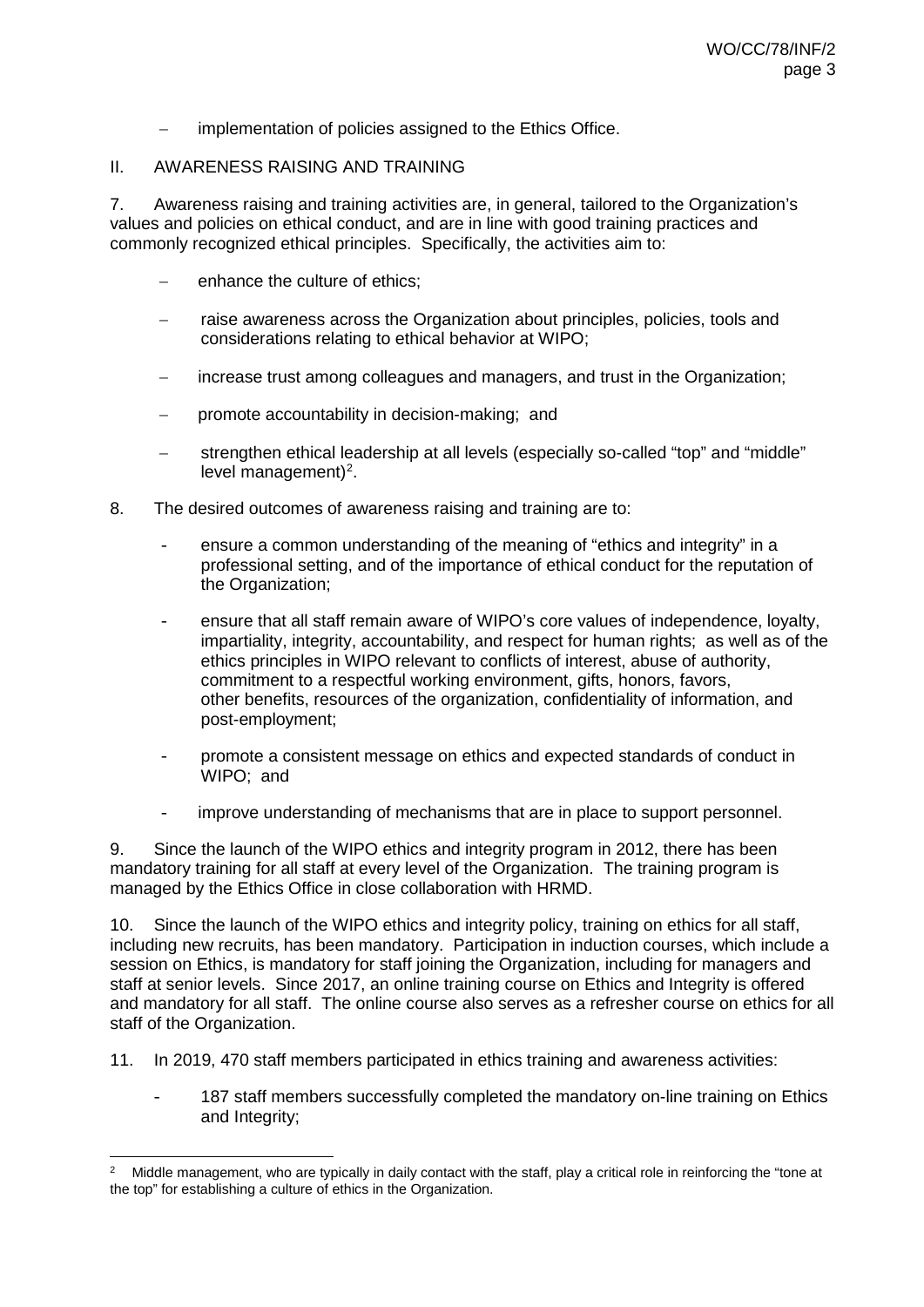- 145 staff members attended the Public Lecture organized by the Ethics Office, on Culture, Character and Ethics: Ethical Dilemmas in International Organizations, by guest speaker, Dr. Julian Baginni;
- 110 new staff members, at all levels, including managers, participated in introductory courses on ethics delivered by the Ethics Office, in the three induction courses organized by HRMD;
- 21 senior staff members participated in two dedicated briefings on Financial Disclosure and Declaration of Interests;
- 7 staff members from External Offices participated in the Annual Dialogue of the Ethics Office with External Offices on ethics values and principles in WIPO, tailored to their specific needs.



12. Building on the well-received and, as confirmed by surveys, successful awareness raising strategy, introduced in 2017, the Ethics Office continued to organize presentations by experts in the ethics field of high renown and/or with specialized technical skills, from different cultural backgrounds, to trigger open discussions on codes and principles of ethics and on how to apply these in the daily working practice of an international civil servant. The 2019 WIPO Ethics Office Public Lecture was delivered by author, philosopher, advisor to business and non-business entities, member of the Food Ethics Council and Academic Director of the Royal Institute of Philosophy (UK), Dr. Julian Baggini. The Public Lecture "Culture, Character and Ethics: Ethical Dilemmas in International Organizations" attracted a public of some 250 persons, with an estimated 40 per cent of participants from developing countries, and included members of the diplomatic community, staff from the UN, UN Specialized Agencies and other International Organizations, representatives of non-governmental organizations (NGOs) and the academic community as well as students, alongside WIPO staff. A remarkable feature was the active engagement in the discussions by developing country participants, and by women. The presentation and subsequent interactive discussions between the speaker,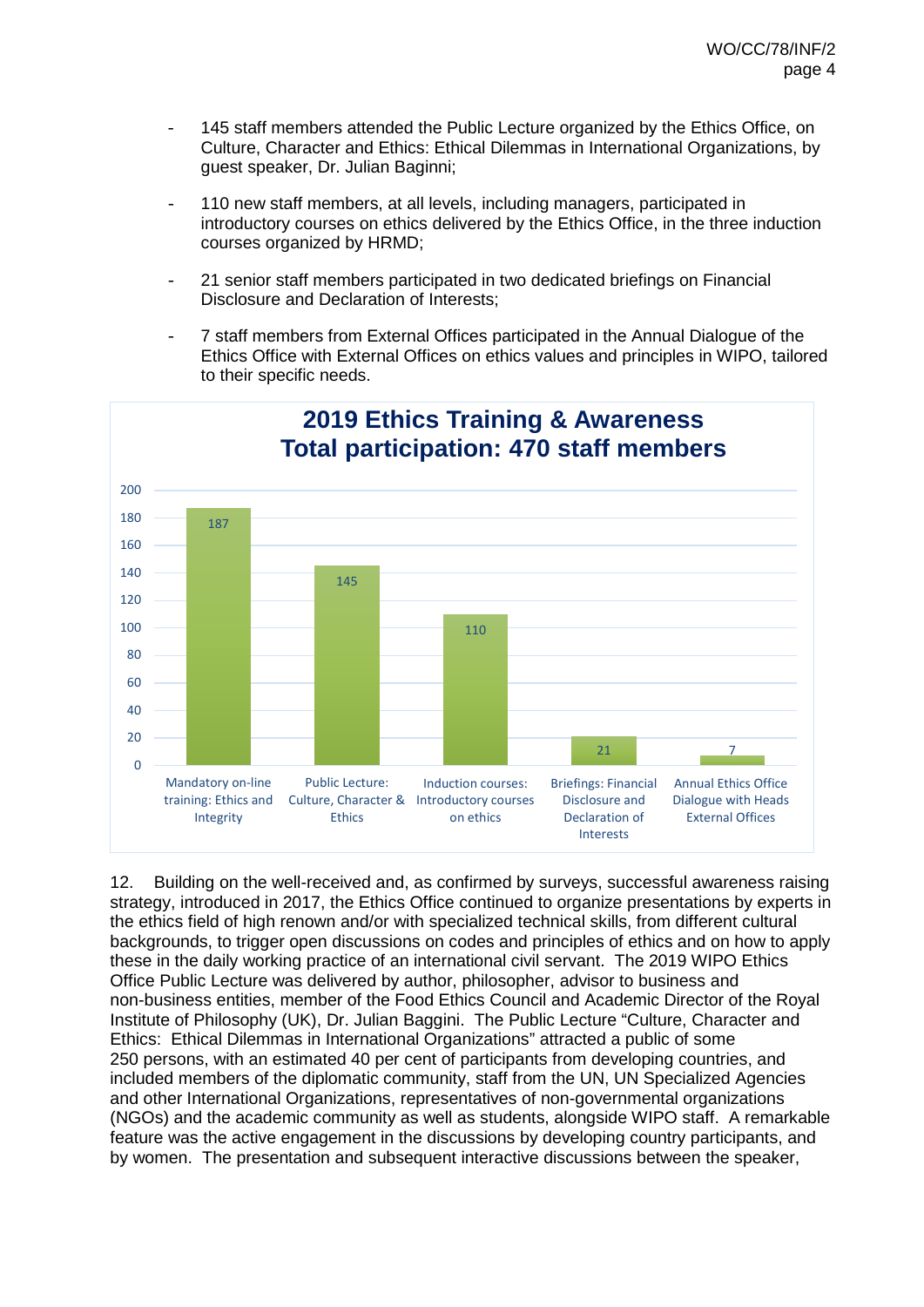staff and attendees from the public, served the objective of reflecting on ethical behavior in serving WIPO and/or International Organizations.

13. Awareness raising and training activities also included information on WIPO's Policy to Protect Against Retaliation for Reporting Misconduct and for Cooperating with Duly Authorized Audits or Investigations (PaR), as well as on general and specific information resources, including the Ethics Office Intranet pages. WIPO's Ethics Office maintains a comprehensive and regularly updated Intranet site, which includes resources and information, amongst others on the PaR policy.

14. In line with best practice (private and public sector), in 2019 special attention was again placed on interaction with middle management. To that end, three activities were dedicated to managers (middle managers and senior staff).

15. In 2019, general and dedicated ethics awareness events were held throughout the year. Printed materials, providing information and contact details of the Ethics Office, were distributed at all events.

16. The ethics and integrity training and awareness raising events included a review of ethical principles and values that apply at WIPO, with focus on specific areas, examples and case studies, and on ethical decision-making models. As a standard feature, all activities included an introduction to the Ethics Office, its tasks and the services it provides to staff, as well as information on its 24/7 helpline. In all activities, there were inter-active discussions on common obstacles to behaving ethically, and on ways such obstacles could best be addressed.

17. Overall, ethics and awareness events were well received by staff.

#### III. CONFIDENTIAL ADVICE TO STAFF MEMBERS

18. Upon request, the Ethics Office provides confidential advice to staff members. In 2019, the Ethics Office provided advice in 55 instances. The areas of advice concerned:

Outside activities: 10 Communications, media: 2 Conflicts of interest: 5 Declarations of interests: 24 Protection against retaliation (enquiry): 1 Employment-related: 3 Other, referrals: 10.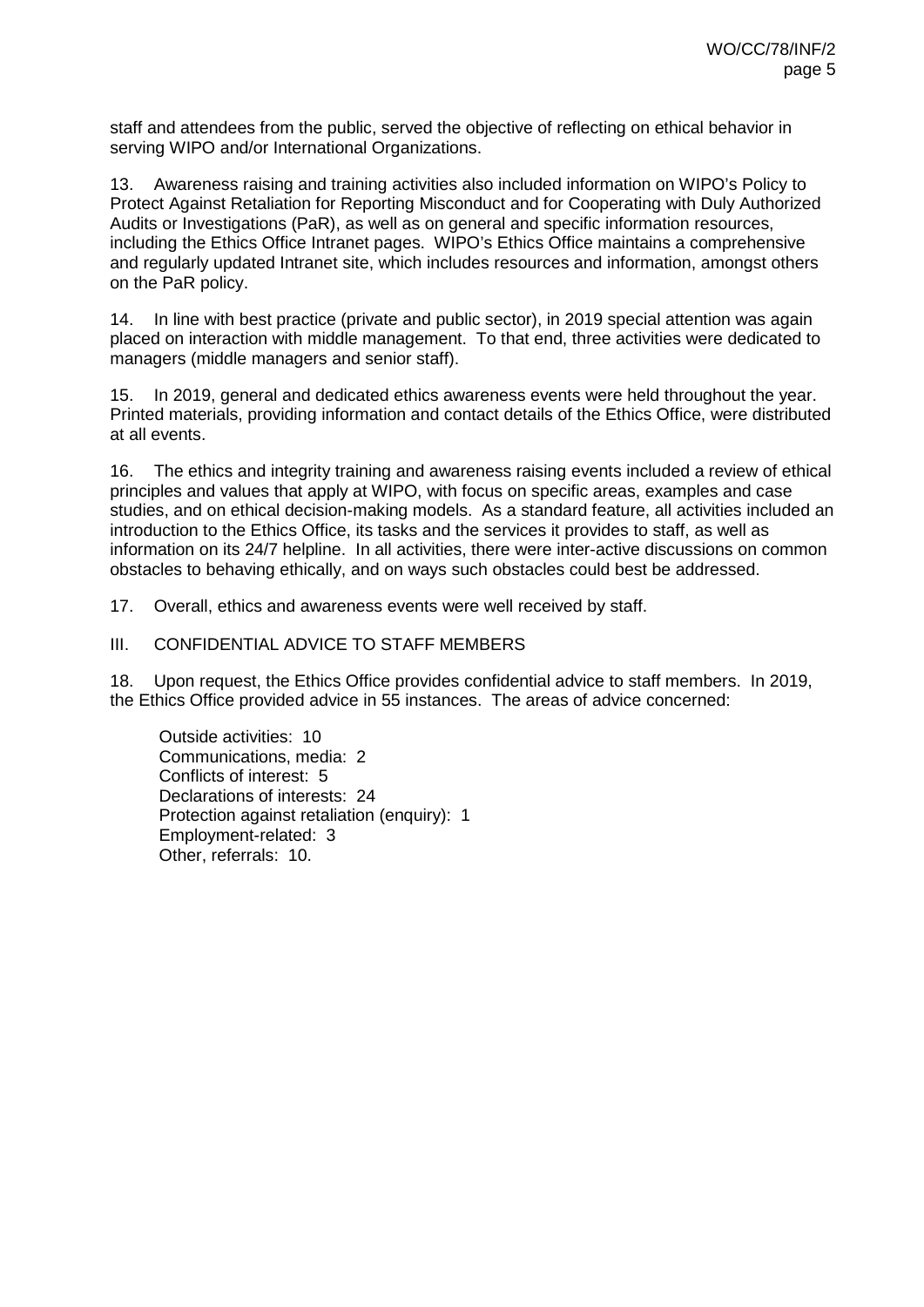

19. Advice was provided to the satisfaction of the staff members concerned.

### IV. STANDARD-SETTING AND POLICY DEVELOPMENT

### Protection Against Retaliation

20. In furtherance of the principles and objectives of securing the highest standards of ethics and integrity for all members of personnel of the Organization, and in support of WIPO's core values, the 2017 *Policy to Protect Against Retaliation for Reporting Misconduct and for Cooperating with Duly Authorized Audits or Investigations* (PaR) constitutes the general framework for the protection of all personnel against retaliation for cooperation in an oversight activity, or for making a report, in good faith, of misconduct that, if established, would be manifestly harmful to the interests, operations or governance of the Organization.

#### Policy on Financial Disclosure and Declaration of Interests

21. The 2017 Policy on Financial Disclosure and Declaration of Interests (FDDI) applies to the disclosure of financial interests and to compliance with the International Public Sector Accounting Standards (IPSAS) for senior staff and other designated categories of staff. The Policy aims to achieve an appropriate balance between the need for information and staff members' right to privacy, while taking into account the risk management framework, the internal controls system implemented by the Secretariat, and best practices on the issue. The first filing exercise, with review of submissions by an external reviewer, was undertaken in 2018.

### V. IMPLEMENTATION OF POLICIES ASSIGNED TO THE ETHICS OFFICE

### Protection Against Retaliation

22. A PaR policy, in existence at WIPO since 2012 and updated in 2017, constitutes the general framework for the protection of all personnel against retaliation for participation in an oversight activity as defined in the policy, or for reporting misconduct.

23. In accordance with the PaR policy, the Ethics Office receives complaints of retaliation and conducts preliminary reviews to determine whether a complainant has engaged in a protected activity. Based on its preliminary review of a complaint, the Ethics Office determines whether *prima facie* there is a case of retaliation, and whether there exists a need to recommend protection as per the policy, of the staff member concerned.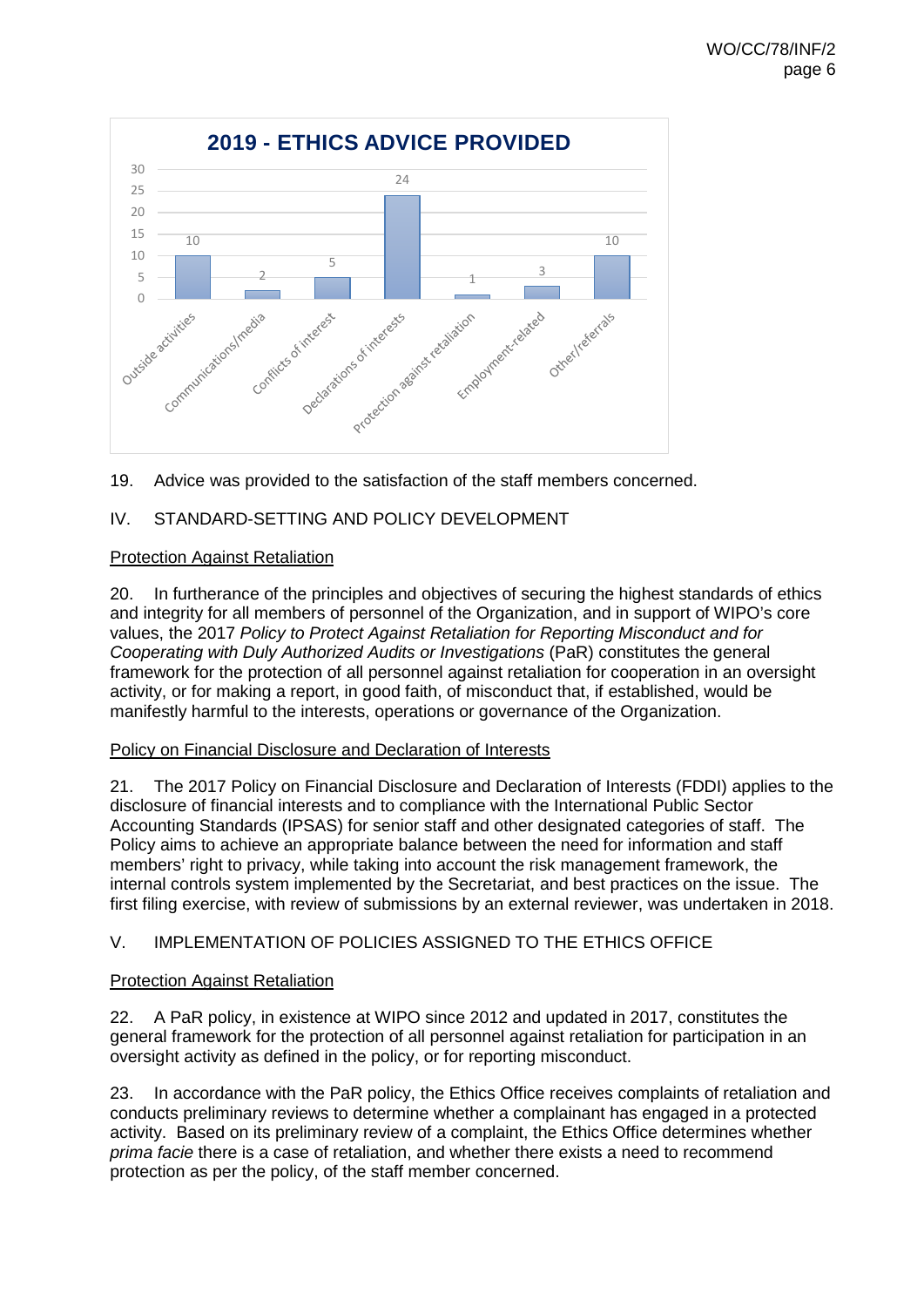24. In accordance with its mandate to provide services to other UN organizations, the Ethics Office of the United Nations Office for Project Services (UNOPS) serves as outside reviewer for requests for review in respect of preliminary reviews by WIPO's Ethics Office.

25. In 2019, the Ethics Office received one PaR related inquiry, and concluded two preliminary reviews in cases where current and/or former staff alleged retaliation and claimed protection against retaliation. The Ethics Office determined in these two cases that these did not present *prima facie* cases of retaliation, either because the complainant had not engaged in an activity protected by the policy and/or because the protected activity had not been a contributing factor in causing the alleged retaliation.

26. In the two cases concluded, the complainants requested a review of the preliminary reviews by the Ethics Office of UNOPS. In both cases, the determinations of the WIPO Ethics Office were affirmed. In 2019, UNOPS also upheld a 2018 determination by WIPO's Ethics Office, affirming that the case did not present a *prima facie* case of retaliation.

#### Financial Disclosure and Declaration of Interests

27. In 2019, WIPO staff members at the level of D1 and above, and a limited number of other designated categories of staff, submitted declarations over the reporting year 2018 under the FDDI policy.

- 28. This policy has as objectives:
	- to promote transparency and accountability;
	- to enhance internal and external public trust in the integrity of the Organization; and
	- to assist the Organization to manage the risk of actual and perceived conflicts of interest through disclosure, mitigation and prevention.

29. The Ethics Office is tasked with the administration of the FDDI statements. The statements are examined by an external reviewer, whose role is determined by the FDDI policy. At the end of the process, the external reviewer provides a report to the Director General.

30. The external reviewer reported that review and analysis of participant disclosure forms was based on the relevant Office Instructions, knowledge and experience attained from similar disclosure programs, consultation with WIPO's Ethics Office, and independent research as necessary to evaluate possible conflicts. Each disclosure form was subject to two levels of review by the external reviewer. The review methodology was designed by the external reviewer to highlight items that required special consideration, including but not limited to: a financial interest of a company on WIPO's Vendor List, a financial interest with significant investment objectives focused on intellectual property, and/or any relevant Authorizations required for certain interests or activities. The review included research of publicly available information to obtain the investment strategy, as well as a breakdown of disclosed interests. Additionally, the external reviewer conducted follow up discussions with the participants as necessary to obtain supplemental information relevant to the review.

31. When factors existed in a disclosure form indicating perceived, potential, or actual conflicts of interest, the external reviewer discussed the situation with WIPO's Ethics Office for guidance and resolution. The conclusion on whether a perceived, potential or an actual conflict existed, and the appropriate resolution, remained with WIPO.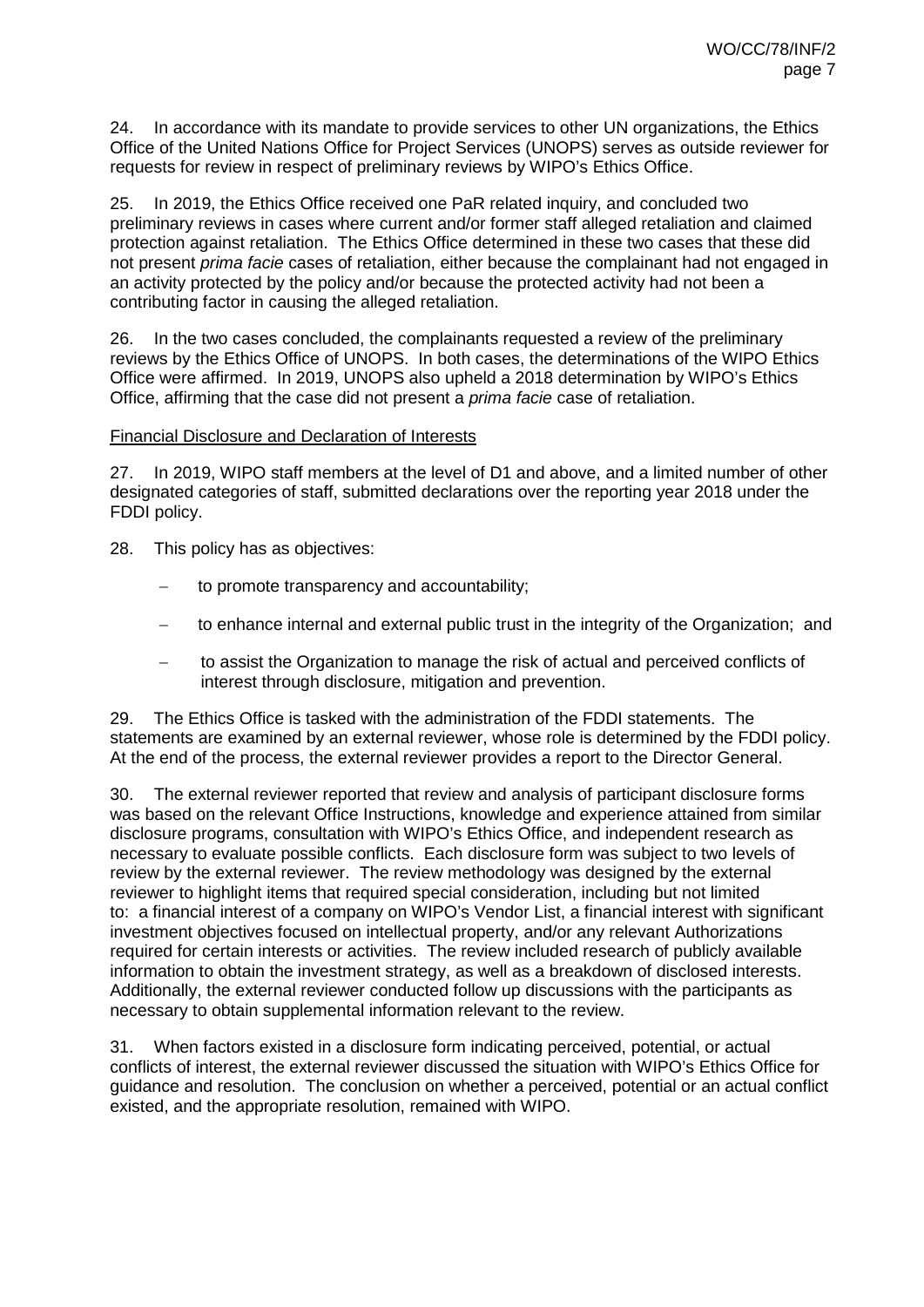#### Program Overview

32. Continuing the practice initiated in 2018, in 2019, statements of financial disclosure and declaration of interests were submitted online. The external reviewer launched a website for the 2019 Financial Disclosure and Declarations of Interests Program for the WIPO participants on June 11, 2019.

33. An earlier launch date than in the previous cycle was opted for. During the review in the previous year, a delay in participant response times was experienced, and found to be due to the traditional summer break of most participants. The earlier launch date in 2019 allowed participants to complete their FDDI form submissions prior to the summer holidays, therefore reducing the lag time in participant follow-up responses. The change of dates seemed indeed to have contributed to the timely response by participants.

34. Following the external reviewer's recommendation, feedback received from filers, and in-depth analysis followed by discussions with WIPO's Office of the Legal Counsel and the Security and Information Assurance Division, the requirement for participants to use an anonymized email alias for the FDDI was suppressed in the 2019 filing cycle. In the prior year, an anonymized email "alias" was used, with a view to maintaining participant confidentiality and anonymity. This system caused significant confusion among participants, as manifested by a high volume of calls and emails for support relating to login issues. Moreover, many participants nevertheless chose to use their personal emails for these inquiries and for engaging with the external reviewer. A survey by the Ethics Office indicated that the vast majority of filers did not have objections to suppressing this requirement. Allowing participants to use their personal WIPO emails during the 2019 disclosure program markedly reduced participant confusion, login inquiries and requests for login support. WIPO accepted the external reviewer's recommendation to continue to allow participants to use their personal WIPO emails in subsequent years.

35. During the 2019 disclosure program, the external reviewer maintained anonymity in its review system through an automated anonymous Filer ID assigned to each participant by the FDDI system. During the case discussions with WIPO's Ethics Office, the external reviewer referred to the participants' anonymous Filer ID (generated by its FDDI system), instead of referencing names and/or personal WIPO emails.

36. In order to maintain as strict a confidentiality as possible around participant information and disclosures, the external reviewer put in place a number of measures. To protect participant privacy, the external reviewer put in place a closed project team, physical security of documentation, system access and printing restrictions, confidentiality agreements, and a rigorous application and network security-testing regime. These practices are to remain in place for future FDDI filing cycles.

37. One hundred and five (105) WIPO staff members participated in the 2019 program (i.e. the 2018 Filing Cycle). The program was open for approximately six weeks, with an official closing deadline of July 24, 2019. All 105 participants completed their disclosure forms prior to the official closing deadline thus allowing for a 100 per cent filing rate for the 2018 filing cycle (conducted in 2019). About 91 per cent of the reviewed staff member disclosures were categorized as 'No Reportable Observations', whereby the external reviewer did not identify a possible conflict of interest in its review of the declaration. The remaining 9 per cent of disclosures were discussed with WIPO's Ethics Office to make a determination on conflicts of interest and any necessary remedial action.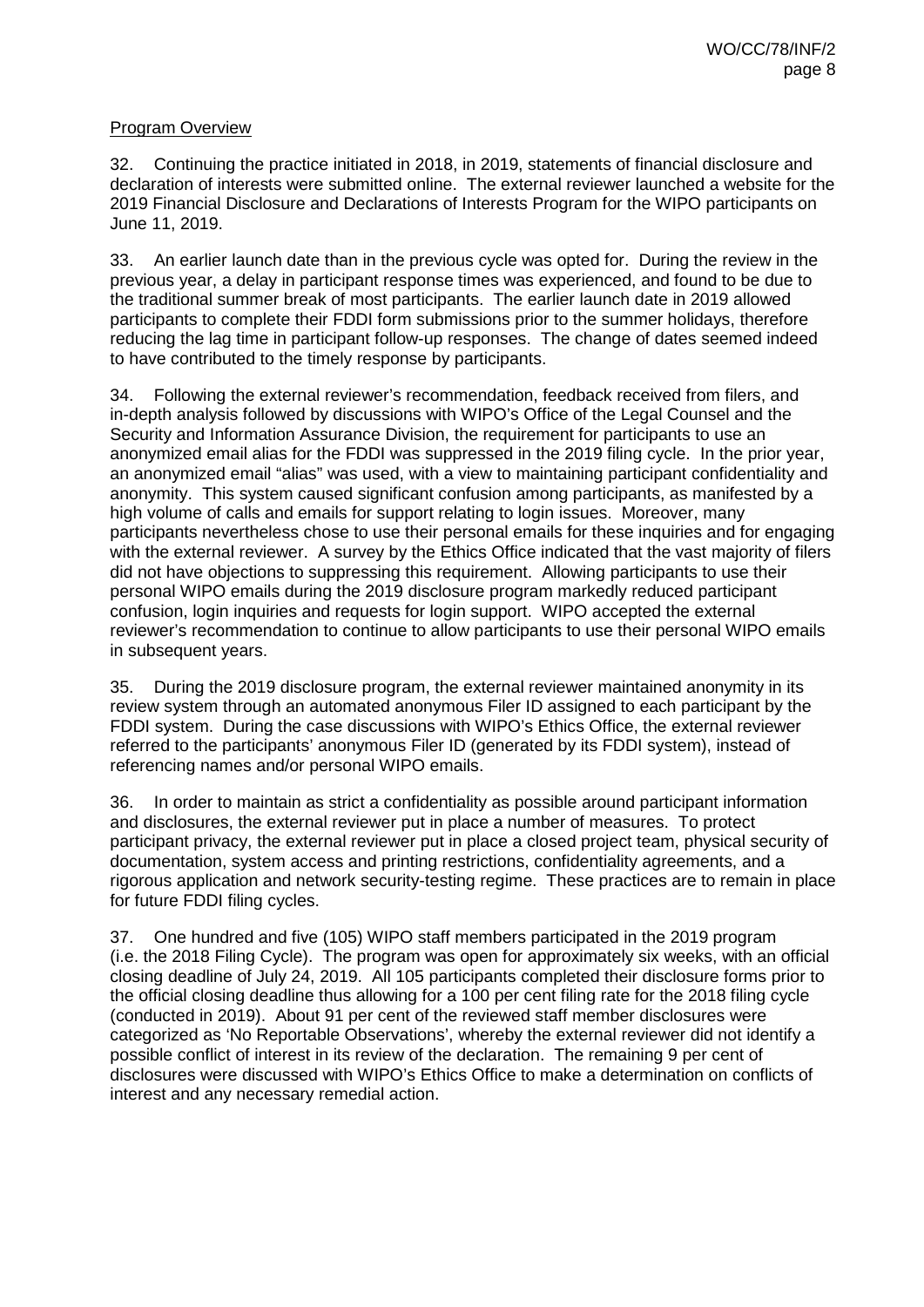#### Additional Verification

38. Approximately 5 per cent (6 participants) of randomly selected FDDI forms were selected for the 2019 verification process, in addition to the regular review process. The staff members were asked to provide third-party documentation for all items they had disclosed. If their forms were blank, they were asked to re-confirm that they did not have any items to disclose on their WIPO FDDI form. Any additional documents were requested in order to verify the accuracy and completeness of information disclosed by participants. All participants selected for the Verification Process were compliant, providing the necessary third-party documentation or blank form submission confirmation, resulting in no reportable observations.

39. The Ethics Office, in collaboration with the external reviewer, organized briefings and support sessions for staff required to file FDDI statements. The information sessions took place closer to the date of the FDDI launch to maximize participation and encourage early form submissions. Informational slides from sessions were also posted on the Intranet site of the Ethics Office. The Ethics Office provided substantive and technical support and guidance to filers. The Ethics Office furthermore provided in-person advice on conflict-of-interest management.

40. Participants also had the option to contact the external reviewer for assistance by email, through an "Ask A Question" function on its website and/or by telephone to the external reviewer's service desk. The majority of participant inquiries to the external reviewer related to technical issues, such as misplacement of registration emails or other registration/login issues to the FDDI website. The external reviewer reported that it had responded to all inquiries within two business days.

### IPSAS

41. Compliance with IPSAS created additional disclosure requirements for staff members at D2 level and above. A 100 per cent rate of compliance by WIPO staff with IPSAS disclosure requirements in 2019 concerning related-party transactions for the 2018 reporting period, was achieved.

42. The Ethics Office took into consideration the experience gathered in 2019 for the design and launch of the 2020 process.

VI. MEASURING ETHICS AND INTEGRITY AT WIPO

43. In 2019, a survey was undertaken on awareness of WIPO's ethics principles and commitment to these principles. Ninety-six per cent of respondents reported being aware of ethics principles, and 96 per cent of respondents equally reported being committed to these principles. Eighty-six per cent of respondents reported being aware of the procedures for reporting misconduct.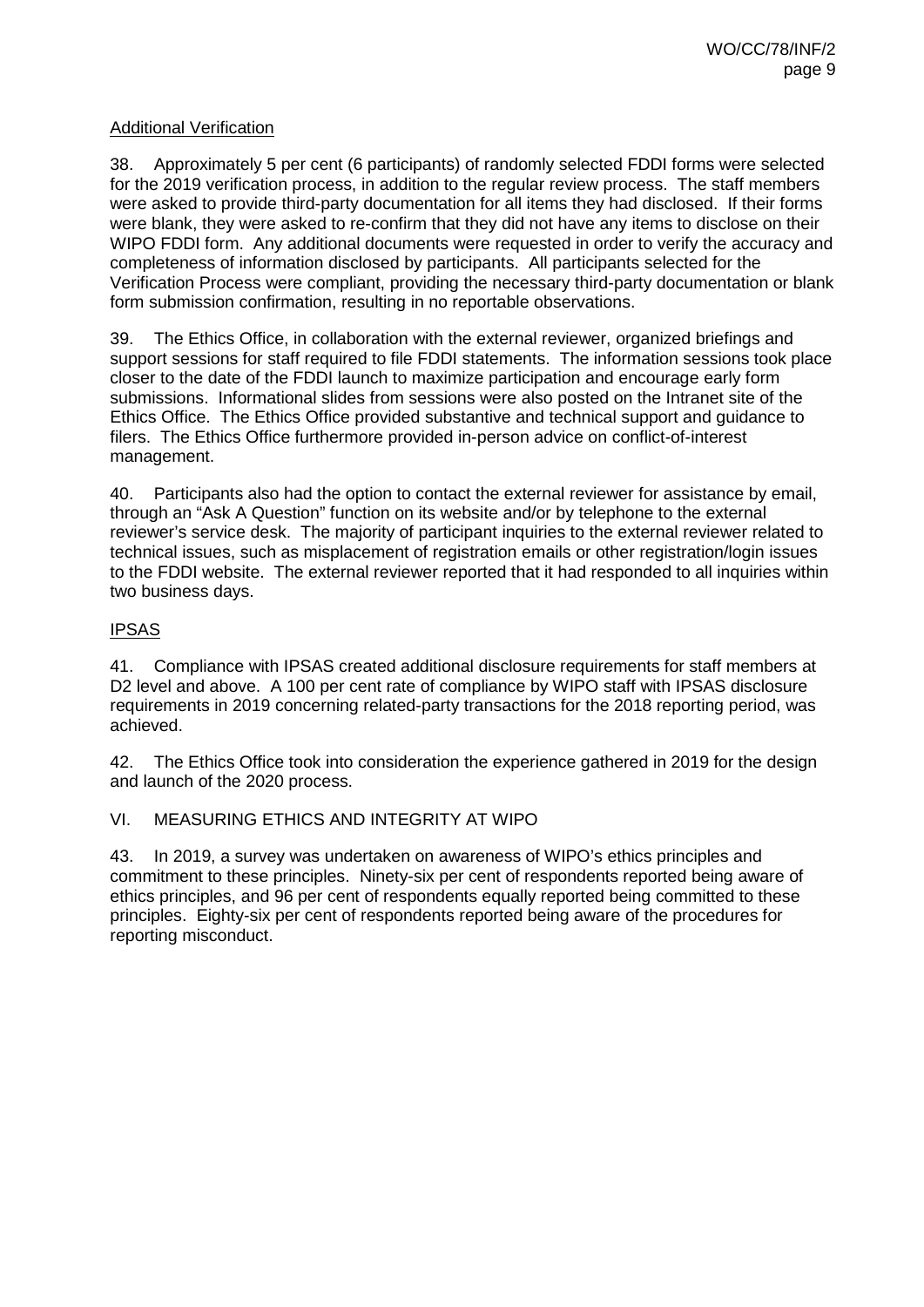44. In response to question 1, *I am aware of WIPO's ethics principles*, 51.08 per cent of respondents answered "*Strongly Agree*", and 44.62 per cent of respondents answered with "*Agree*".



45. In response to question 2, *I am committed to WIPO's ethics principles*, 61.73 per cent of respondents answered "*Strongly Agree*", and 34.57 per cent of respondents answered with "*Agree*".



46. In response to question 3: *I am aware of the procedures for reporting misconduct*, 39.01 per cent of respondents answered "*Strongly Agree*", and 47.06 per cent of respondents answered "*Agree*".